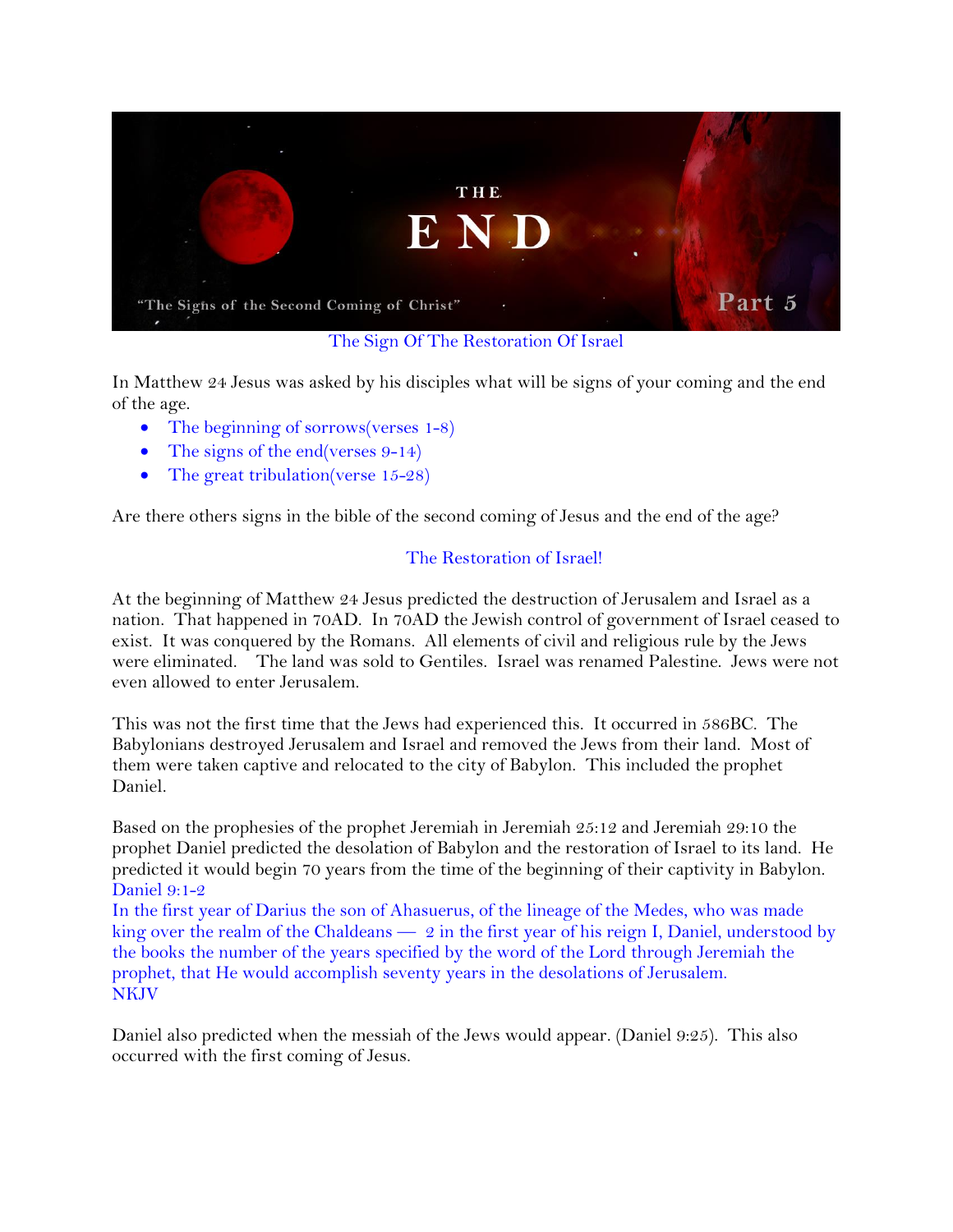Is there a prophecy that said when the Jews would be restored to their land after they were removed from the land by the Romans in 70AD?

In Luke 21 Jesus predicted that Israel and specifically Jerusalem would be occupied by the gentiles until the times of the gentiles are fulfilled.

### Luke 21:24

24 And they will fall by the edge of the sword, and be led away captive into all nations. And Jerusalem will be trampled by Gentiles until the times of the Gentiles are fulfilled. NKJV

Instead of giving a specific number of years in this prophecy, Jesus gave a specific event that would be fulfilled; the times of the Gentiles are fulfilled?

Is the times of the Gentiles near fulfillment?

One of the signs that this sign is near fulfillment is what has occurred in Israel in the last 135 years.

After 70AD, for over 1800 years, Israel was trampled by gentiles. In the years following 1880 thousands of Jews began to return to the land of Palestine due to persecution in various places.

With the collapse of the Turkish Ottoman Empire during World War I, Britain took over Palestine. In 1917, Britain issued the "Balfour Declaration," which declared its intent to establish a Jewish homeland in Palestine. Although protested by the Arab states, the Balfour Declaration was included in the British mandate over Palestine, which was authorized by the League of Nations in 1922.

Finally, on May 14, 1948, the first prime minister of the new Israel declared Israel to be a Jewish state. At midnight British rule ended and the new Jewish state was born. The gentile's occupation of Israel and at least part of Jerusalem came to end.

The apostle Paul added to the prophecy of Jesus when he predicted that after the times of the gentiles are fulfilled, all Israel would be saved.

#### Rom. 11:25-29

25 For I do not desire, brethren, that you should be ignorant of this mystery, lest you should be wise in your own opinion, that blindness in part has happened to Israel until the fullness of the Gentiles has come in. 26 And so all Israel will be saved, as it is written:

"The Deliverer will come out of Zion, And He will turn away ungodliness from Jacob; 27 For this is My covenant with them, When I take away their sins."

28 Concerning the gospel they are enemies for your sake, but concerning the election they are beloved for the sake of the fathers. 29 For the gifts and the calling of God are irrevocable. **NKJV**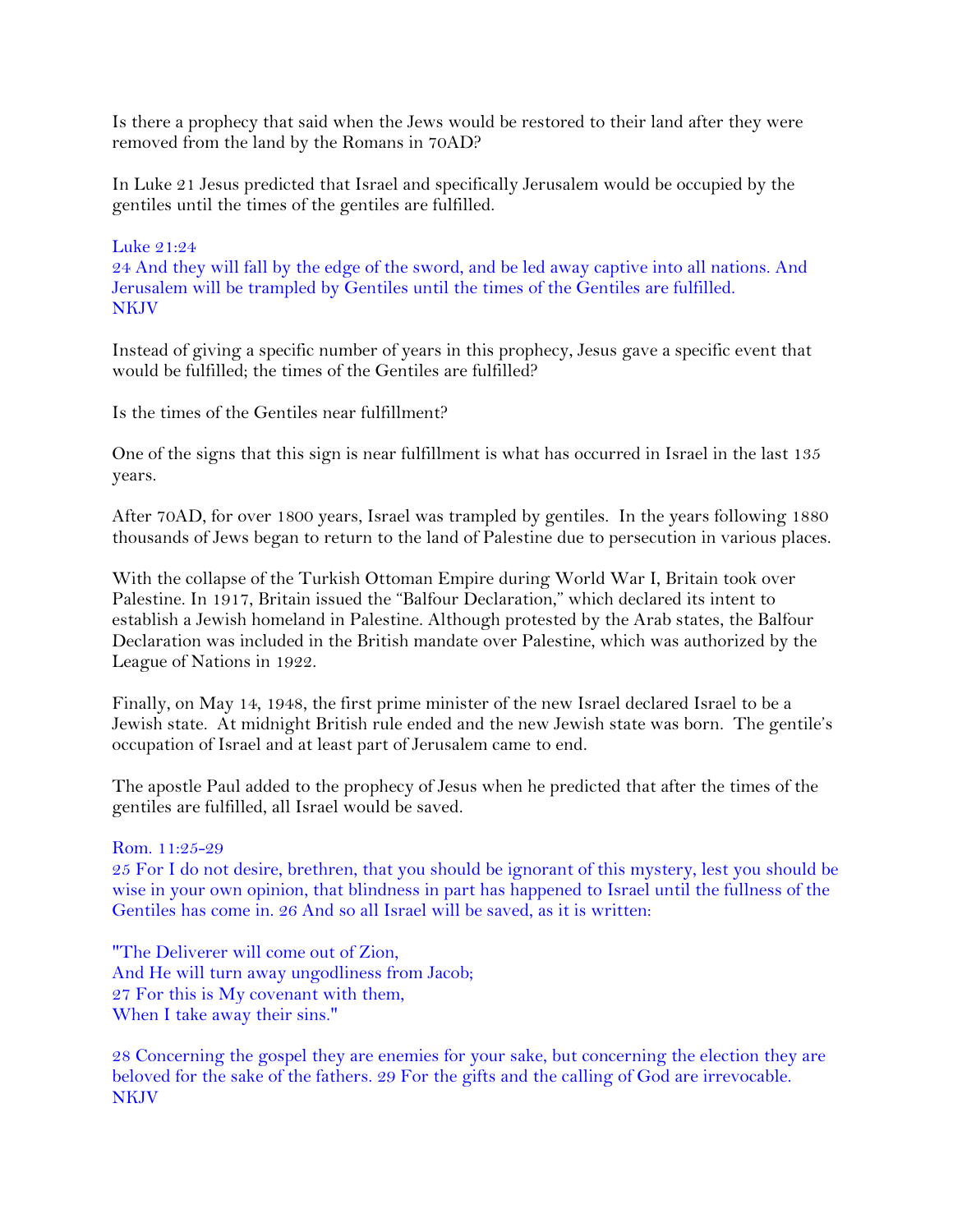Paul was quoting the prophet of Isaiah in Isaiah 59:20-21.

This final restoration of the land to the Jews and the conversion of the Jews was predicted by a number of prophets in the Old Testament.

Isa 11:10-12 10 "And in that day there shall be a Root of Jesse, Who shall stand as a banner to the people; For the Gentiles shall seek Him, And His resting place shall be glorious."

11 It shall come to pass in that day That the Lord shall set His hand again the second time To recover the remnant of His people who are left, From Assyria and Egypt, From Pathros and Cush, From Elam and Shinar, From Hamath and the islands of the sea.

12 He will set up a banner for the nations, And will assemble the outcasts of Israel, And gather together the dispersed of Judah From the four corners of the earth. **NKIV** 

Zech. 12:8-10

8 In that day the Lord will defend the inhabitants of Jerusalem; the one who is feeble among them in that day shall be like David, and the house of David shall be like God, like the Angel of the Lord before them. 9 It shall be in that day that I will seek to destroy all the nations that come against Jerusalem.

10 "And I will pour on the house of David and on the inhabitants of Jerusalem the Spirit of grace and supplication; then they will look on Me whom they pierced. Yes, they will mourn for Him as one mourns for his only son, and grieve for Him as one grieves for a firstborn. NKJV

This second outpouring of the Holy Spirit upon the Jews will occur on the feast of tabernacles.

According to the law God gave to Moses, the Jews had three grand original festivals, which characterized different epoch events in their history. (Exodus 23:14-17).

Each one of these feasts also foreshadowed three epoch events in their future as a nation.

#### 1. The feast of the Passover.

The commemoration of their departure from Egypt. The Jews were delivered from Egypt by the sacrifice of a lamb.

Jesus the messiah died for the sins of Israel on the day of the Passover.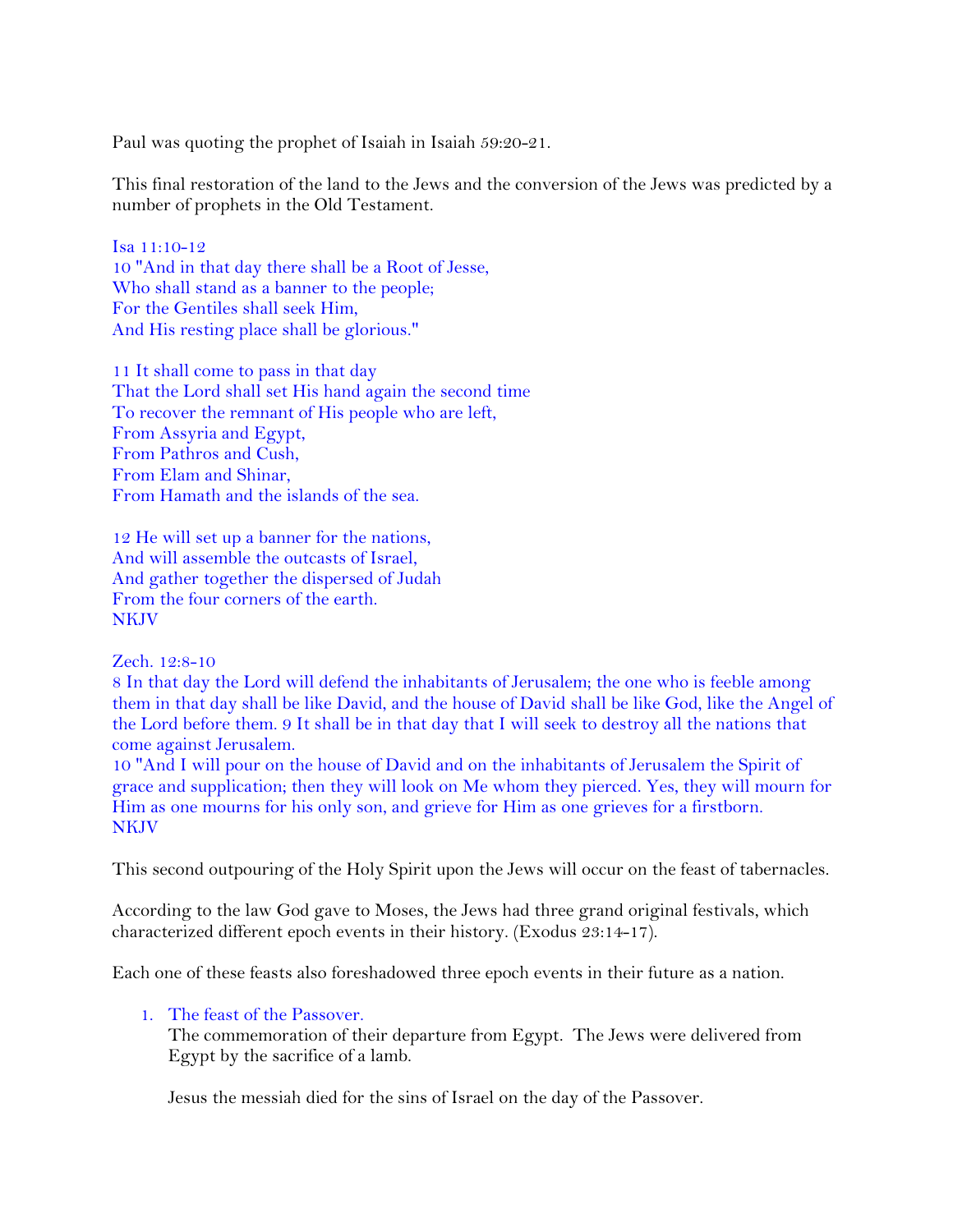### 2. The feast of Pentecost.

The commemoration of the giving of the law upon Mount Sinai.

Jesus the messiah sent the Holy Spirit to the Jews on the day of Pentecost.

### 3. The feast of tabernacles

The commemoration of their wandering forty years in the wilderness and their entrance into the Promised Land.

Jesus the messiah will send a second outpouring of the Holy Spirit upon the Jews. He will save the Jews once and for all time from their long wandering in the wilderness of sin and they will receive what God promised Abraham and his descendants.

The outpouring of the Holy Spirit on Pentecost was the fulfillment of the promise of the early rain. The outpouring of the Holy Spirit on the Jews on Tabernacles will be the fulfillment of the promise of the latter rain.

Just as Jesus died on one day and the Holy Spirit came on one day, the Jews will turn to Jesus on one day.

- 1. The feast of Passover-the sacrifice of Jesus Christ
- 2. The feast of Pentecost-the early rain of the Holy Spirit
- 3. The feast of Tabernacles-the latter rain of the Holy Spirit

The feast of tabernacles begins this year on Sunday evening, September 27. Could this year be the year that the Lord saves the Jews once and for all time from their long wandering in the wilderness of sin?

There are some other significant days for Israel this September. At sun down on September 13, **2015**, it will be the official end of the **Shemitah** year, which is also called the sabbatical year. (Exodus 23:10-11).

### Shemitah Year=The last year of a 7 year cycle in Israel

According to the Law of Moses the Shemitah year was to be honored by the Jews every seven years. The Shemitah year was a year of rest for the land of Israel and release for those who were in debt. And all debts, except those of foreigners, were to be cancelled.

Sun down on September 13 is also believed to be the beginning of the year of Jubilee which occurs they year after every 7 Shemitahs. The year of Jubilee was a year for canceling all debts and returning land to its previous owners. The beginning of the year of Jubilee was announced with the sound of a shofar or a trumpet.

In the United States in this century, our economy and our global economy has been shaken on the last day of the last two shemitahs.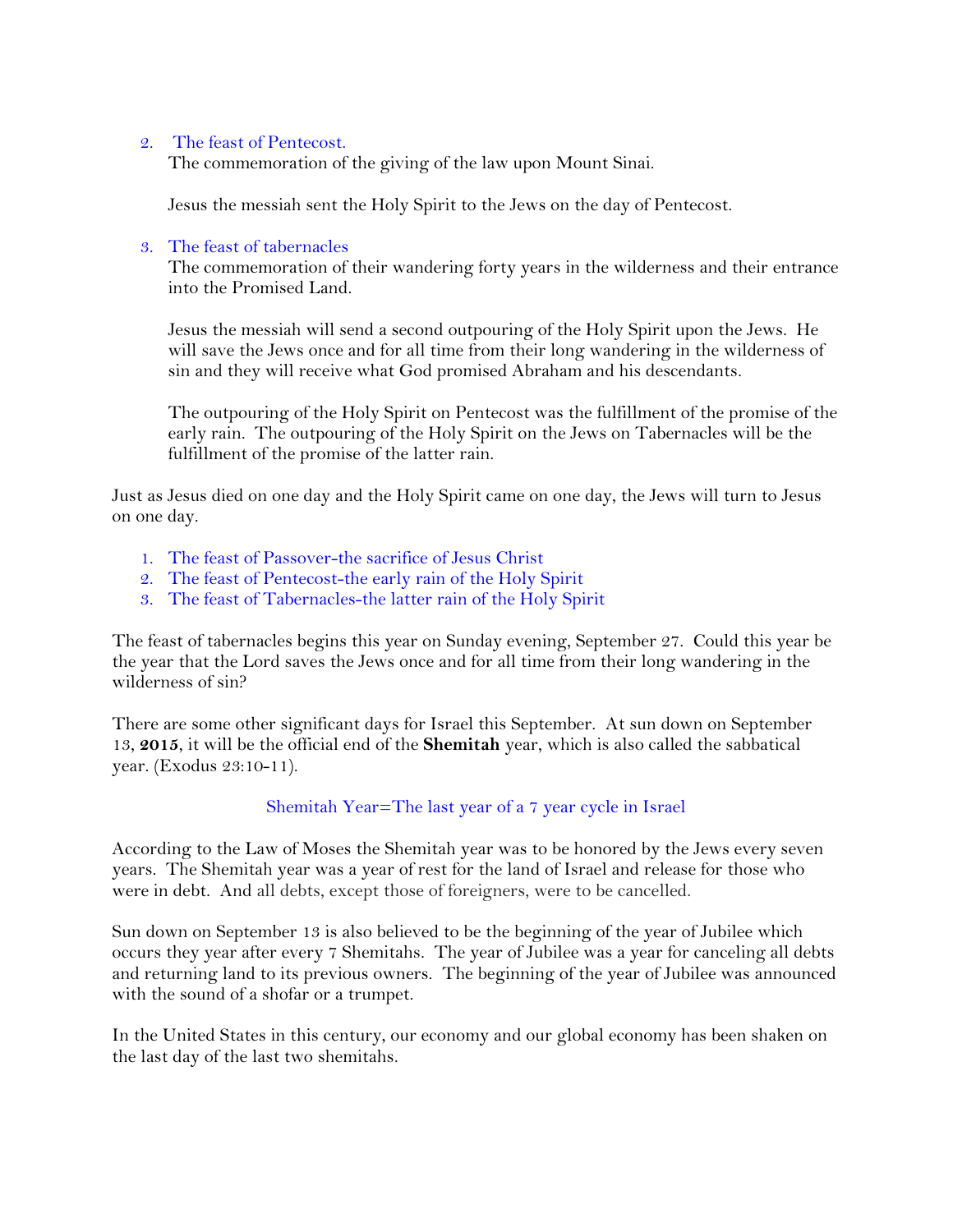On the last day of the Shemitah in 2001, the United States stock market had the greatest one day point loss in its history. 684.81 points.

This followed 9/11.

On the last day of the Shemitah in 2008, the United States stock market again had its greatest one day point loss in its history. 777.68 points.

This was followed by series of very black days on the stock market.

# **The two greatest one day stock-market crashes in American history both took place on the exact same Biblical day!** Coincidence?

As we approach the last day of the Shemitah in 2015 which is September 13, the stock market has already begun to be eratic.

It appears to that God has chosen to shake our country and the world economically on the Shemitah.

### Matthew 24:32-35

32 "Now learn this parable from the fig tree: When its branch has already become tender and puts forth leaves, you know that summer is near. 33 So you also, when you see all these things, know that it is near — at the doors! 34 Assuredly, I say to you, this generation will by no means pass away till all these things take place. 35 Heaven and earth will pass away, but My words will by no means pass away. NKJV

Since the church was born the apostles admonished the church to live with an anticipation that their redemption was near and urged them to prepare themselves for the coming of Jesus. They constantly reminded the church that their lives were brief and that they would soon meet the Lord either through death or in the clouds.

Our generation has even more reasons to live our lives in anticipation of the coming of Jesus. We know there is an appointed time for His coming that is approaching with every second that ticks off the clock. There has never been a time in human history that so many signs are converging. We have no idea what day or hour Jesus will come but we can see the signs.

The fig tree has become tender and is sprouting it's leaves. The summer is near. Jesus is at the door. Before this world passes away, the Words of Jesus will come to pass.

How should we change our lives based on this message?

- Prepare for judgment
- Prepare for persecution